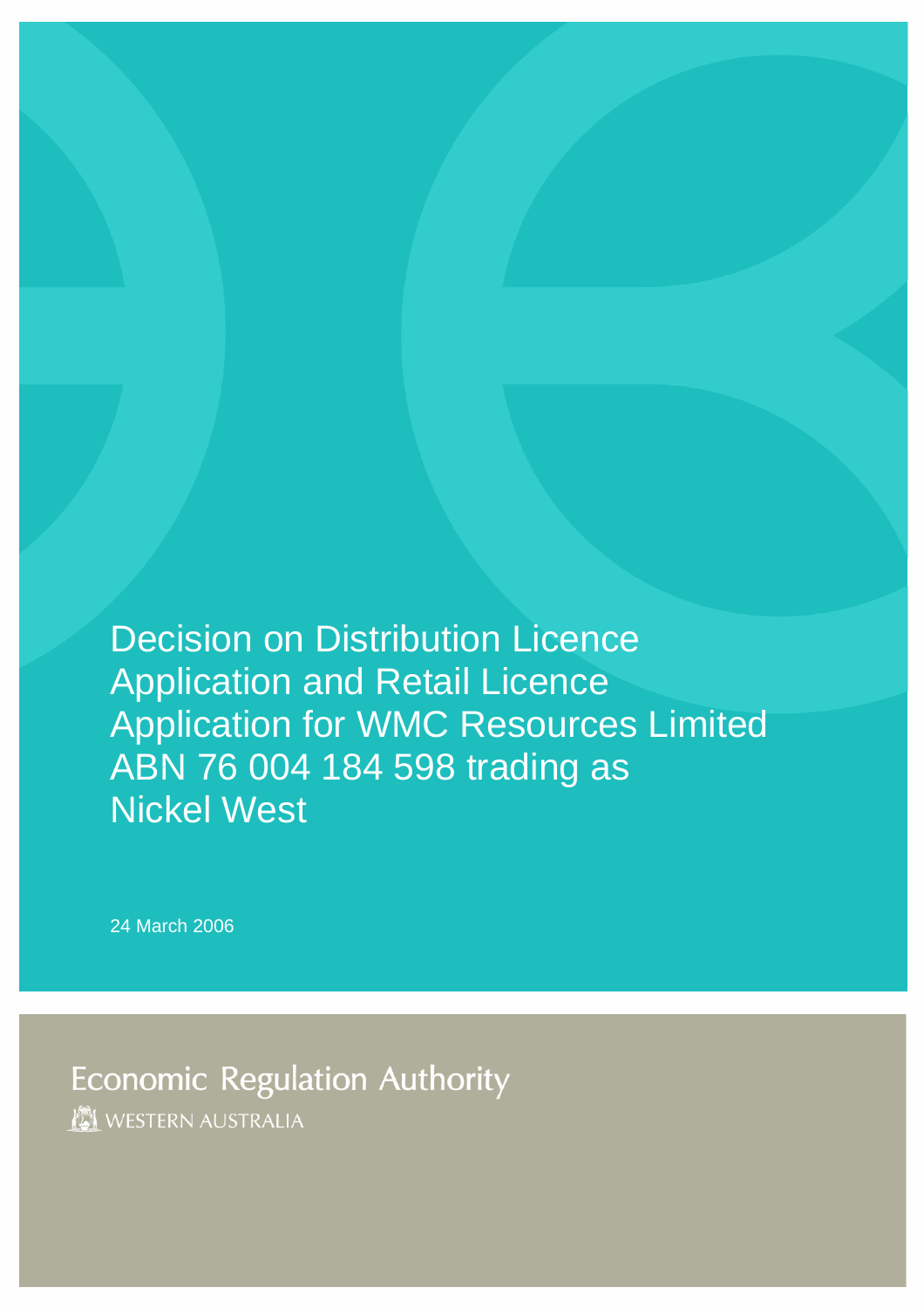**A full copy of this document is available from the Economic Regulation Authority website at [www.era.wa.gov.au](http://www.era.wa.gov.au/).** 

**For further information, contact: Mr Paul Kelly Economic Regulation Authority Perth, Western Australia Phone: (08) 9213 1900** 

**© Economic Regulation Authority 2006** 

**The copying of this document in whole or part for non-commercial purposes is permitted provided that appropriate acknowledgment is made of the Economic Regulation Authority and the State of Western Australia. Any other copying of this document is not permitted without the express written consent of the Authority.**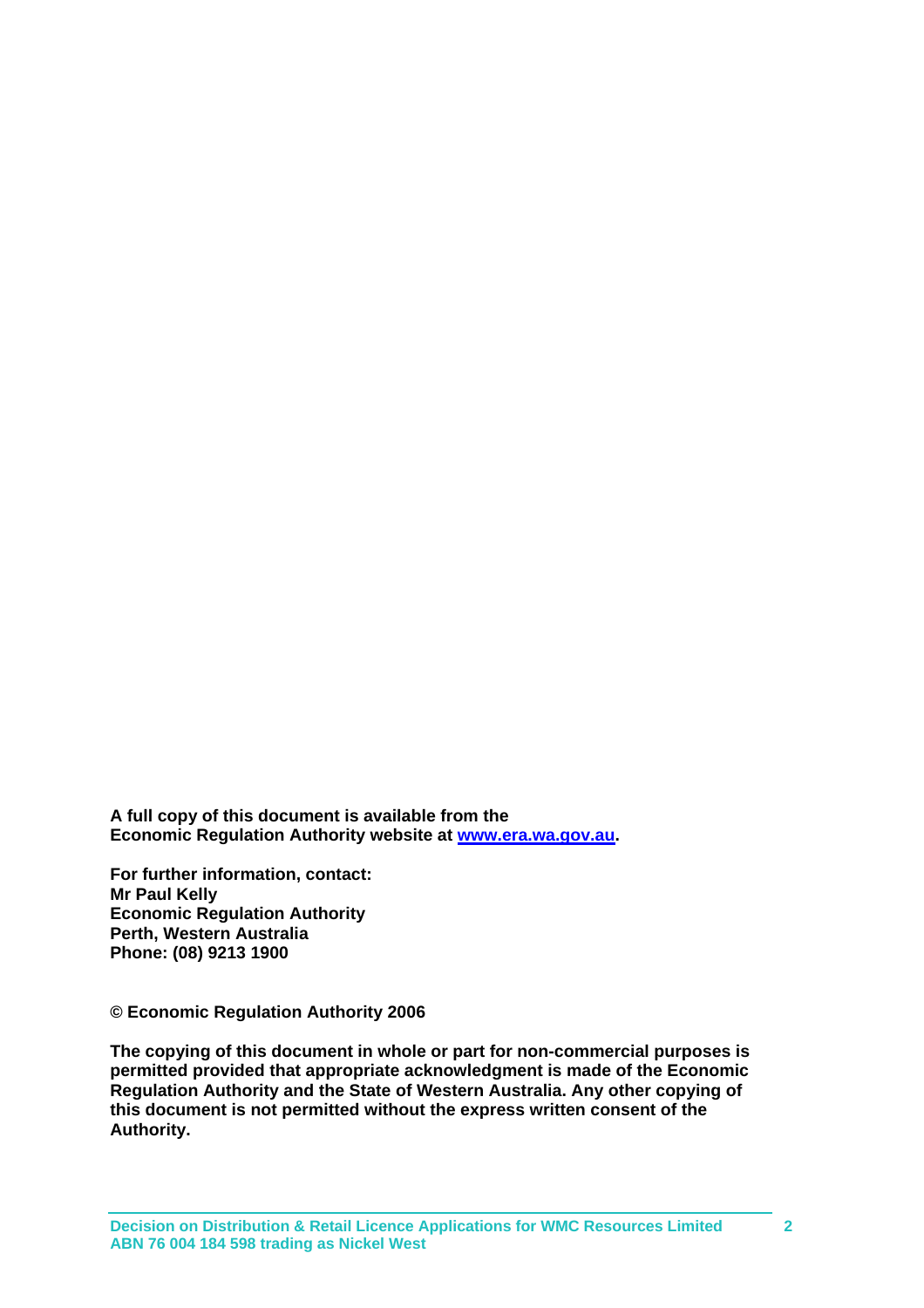## **Contents**

| <b>DECISION</b> | ົ |
|-----------------|---|
| <b>REASONS</b>  | 2 |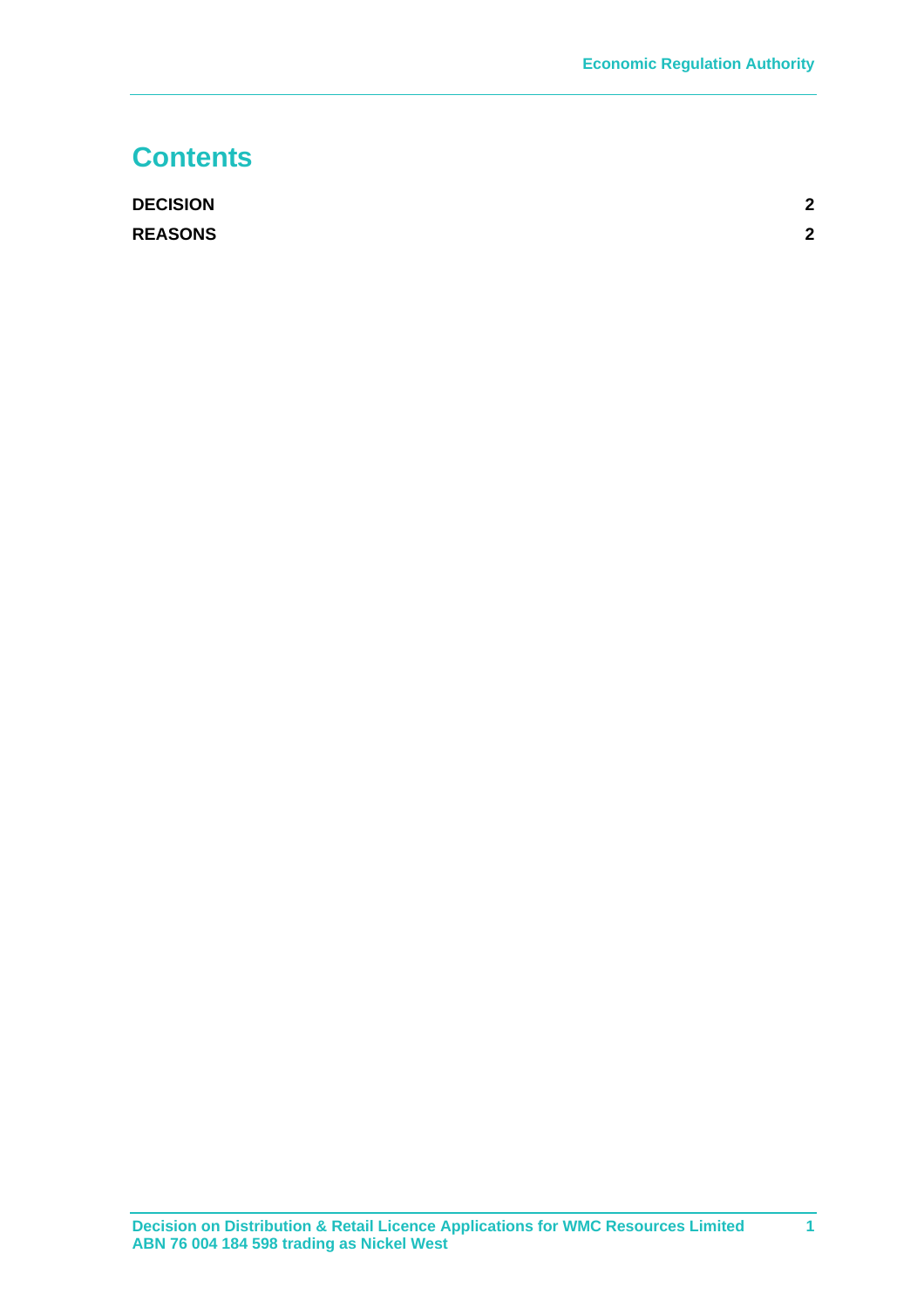## <span id="page-3-0"></span>**DECISION**

- 1. On 22 December 2005 WMC Resources Limited ABN 76 004 184 598 trading as Nickel West (**Applicant**) submitted a Distribution Licence Application to the Economic Regulation Authority (**Authority**) for a Distribution Licence for the distribution of electricity in the Leinster and Mt Keith areas in the northern goldfields region of Western Australia and also in the Kambalda area southern goldfields region of Western Australia.
- 2. On 22 December 2005 the Applicant submitted a Retail Licence Application to the Authority for a Retail Licence for the supply of electricity to customers in the Leinster and Mt Keith areas in the northern goldfields region of Western Australia and also in the Kambalda area southern goldfields region of Western Australia.
- 3. The Distribution Licence Application and Retail Licence Application were made pursuant to section 10 of the *Electricity Industry Act 2004* (**Act**).
- 4. Pursuant to section 19 and section 9 of the Act, the Authority approves the grant of a Distribution Licence to the Applicant to supply electricity subject to, and in accordance with, the terms set out in the Licence. The term of the licence is 30 years.
- 5. Pursuant to section 19 and section 9 of the Act, the Authority approves the grant of a Retail Licence to the Applicant to supply electricity subject to, and in accordance with, the terms set out in the Licence. The term of the licence is 15 years.

## **REASONS**

- 1. The Authority engaged **Stamfords Advisors and Consultants Pty Ltd** to examine the financial capacity of the Applicant to undertake the activities authorised by the Distribution Licence and the Retail Licence. Following the assessment Stamfords Advisors and Consultants Pty Ltd concluded that the Applicant has the financial resources to undertake the activities authorised by the Distribution Licence and Retail Licence under the Act.
- 2. The Authority engaged McGill Engineering Services Pty Ltd (**McGill Engineering**) to examine the technical capacity of the Applicant to undertake activities authorised by the Distribution Licence and the Retail Licence. Following the assessment McGill Engineering concluded that the Applicant has the technical resources to undertake the activities authorised by the Distribution Licence and Retail Licence under the Act.
- 3. The Authority has considered the Distribution and Retail Licence Applications and the advisers' reports and is satisfied that the Applicant meets the requirements of section 19(1) of the Act.
- 4. Section 9 of the Act states that the Authority must not exercise a power conferred by Division 3 of the Act (General licensing provisions) unless the Authority is satisfied that it would not be contrary to the public interest to do so.
- 5. Following receipt of the Distribution and Retail Licence Applications, a notice regarding receipt of the Distribution and Retail Licence Applications were published on the Authority's website in January 2006. The Authority did not